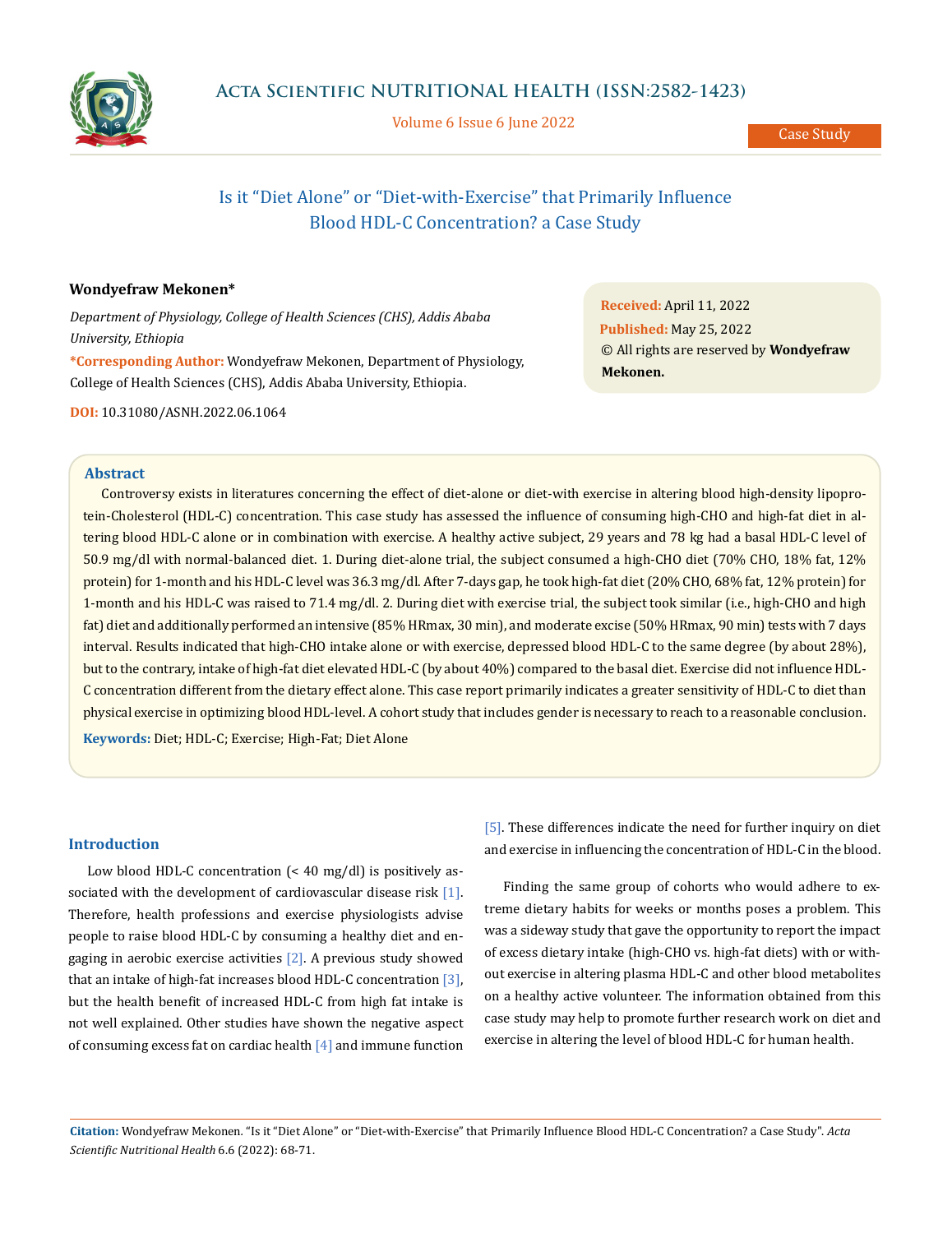#### **Method**

An active healthy subject (age: 29 years and weight 78 kg) voluntarily joined the study.

#### **Diet alone trial**

The subject first consumed a balanced diet (58% CHO, 30% fat, 12% protein). Venous blood was withdrawn, and serum was prepared and stored at -20<sup>°</sup>C. The subject then took a high-CHO diet (70% CHO, 18% fat, 12% protein) for a month, and after 7-days gap, he shifted to a high-fat diet (20% CHO, 68% fat, 12% protein) and took it for a month. Blood HDL-C and other serum metabolites were measured to standard laboratory procedures.

## **Diet with exercise trial**

The same dietary procedures (i.e., high-CHO and high-fat diets) were followed, but 2-exercise tests were included. These were, an intensive (85%HRmax, 30 min), and moderate (50%HRmax, 90 min) cycle exercise tests performed with 7-days interval. A dietician prepared the dietary proportions. Blood samples collected following each dietary regimen were analysed for blood HDL-C, totalcholesterol (TC), FFA (free fatty acid), and lactate levels to standard laboratory procedures (Table 1). Finally, the different metabolic parameters obtained following each diet and exercise were compared to the basal diet and explained.

| <b>Diet Alone</b> |   |                      | Diet with Exercise |      |      |                                      |      |
|-------------------|---|----------------------|--------------------|------|------|--------------------------------------|------|
| $HDL-C$           |   |                      |                    |      |      | Intensive (30 min) Moderate (90 min) |      |
|                   | N | HC.                  | ΗF                 | HC.  | HF   | HC.                                  | ΗF   |
|                   |   | $50.9$   36.3   71.4 |                    | 35.2 | 71.8 | 34.8                                 | 70.0 |

**Table 1:** Experimental design for HDL-C measurements following diet and exercise trials.

HDL-C is in mg/dl. N (normal-balanced diet), HC (high-CHO diet), HF (high-fat diet),

30 min (85%HRmax) exercise, 90 min (50%HRmax).

#### **Result**

Consumption of high-CHO without exercise (i.e., diet-alone) decreased blood HDL-C concentration (by about 28%) compared with normal-balanced diet (Figure 1). High-CHO with exercise decreased HDL-C to the same degree like that of the diet alone condition (Table 1 and Figure 1). High-CHO with intensive exercise showed a relative increase in blood lactate compared to basal diet (Table 2). To the contrary, the high-fat diet following the diet-alone and as well as diet with exercise, drastically elevated blood HDL-C (by about 40%) compared with the normal-basal diet (Table 1 and Figure 1). Blood total cholesterol (TC) was relatively low following high-CHO diet (Table 2). Body weight remained more or less constant at 78 kg throughout the dietary intervention test.

#### **Discussion**

the effect of diet-alone or diet in combination with exercise in altering blood HDL-C was assessed in this case study to realize which factor greatly influences blood HDL-C concentration. Consequently, the decrease in HDL-C concentration (from 50.9-to-36.3 mg/dl, by about 28%) observed after consuming high-CHO diet (Figure 1), suggests the inhibitory effect of CHO-rich diet on the synthesis of HDL-C in the body. The result is supported by previous works that saw a decreases in blood HDL-C concentration resulting from high-CHO intake [6]. Carbohydrate foods are usually rich in plant-fibres and plant-fibres have the capacity to decrease the absorption of cholesterol from the small intestine [7]. This decreased absorption of cholesterol may have promoted the decrease in HDL-C concentration as has been registered in this study as well (Table 1 and Figure 1). The carbohydrate-induced increase in plasma insulin concentration can also exert a powerful inhibitory effect on adipose tissues reducing circulating plasma FFA concentration (Table 2). Following high-CHO diet, blood total cholesterol (TC) concentration was lower compared to basal diet (Table 2), implying that consuming high CHO diet for relatively longer period has the potential to lower blood TC concentration (Table 2). The relative increase in blood lactic acid observed following the intense exercise (85%HRmax) with high-CHO diet might show a greater degree of CHO oxidation (Table 2).

In this case study, consumption of fat-rich diet (70% of the total calorie) for a month with or without exercise drastically elevated HDL-C concentration (by about 40%) compared with basal level, showing that fat rich diet increases synthesis of HDL-C in the body (Table 1, Figure 1). Some previous studies have come to the same conclusion and suggested that the presence of fat rich diet favours HDL-C production causing its increment in the body  $[8,9]$ . However, long-term intake of fat rich diet is considered unhealthy because of its association with cardiovascular disease risk [3] and in weak-

**Citation:** Wondyefraw Mekonen*.* "Is it "Diet Alone" or "Diet-with-Exercise" that Primarily Influence Blood HDL-C Concentration? a Case Study". *Acta Scientific Nutritional Health* 6.6 (2022): 68-71.

69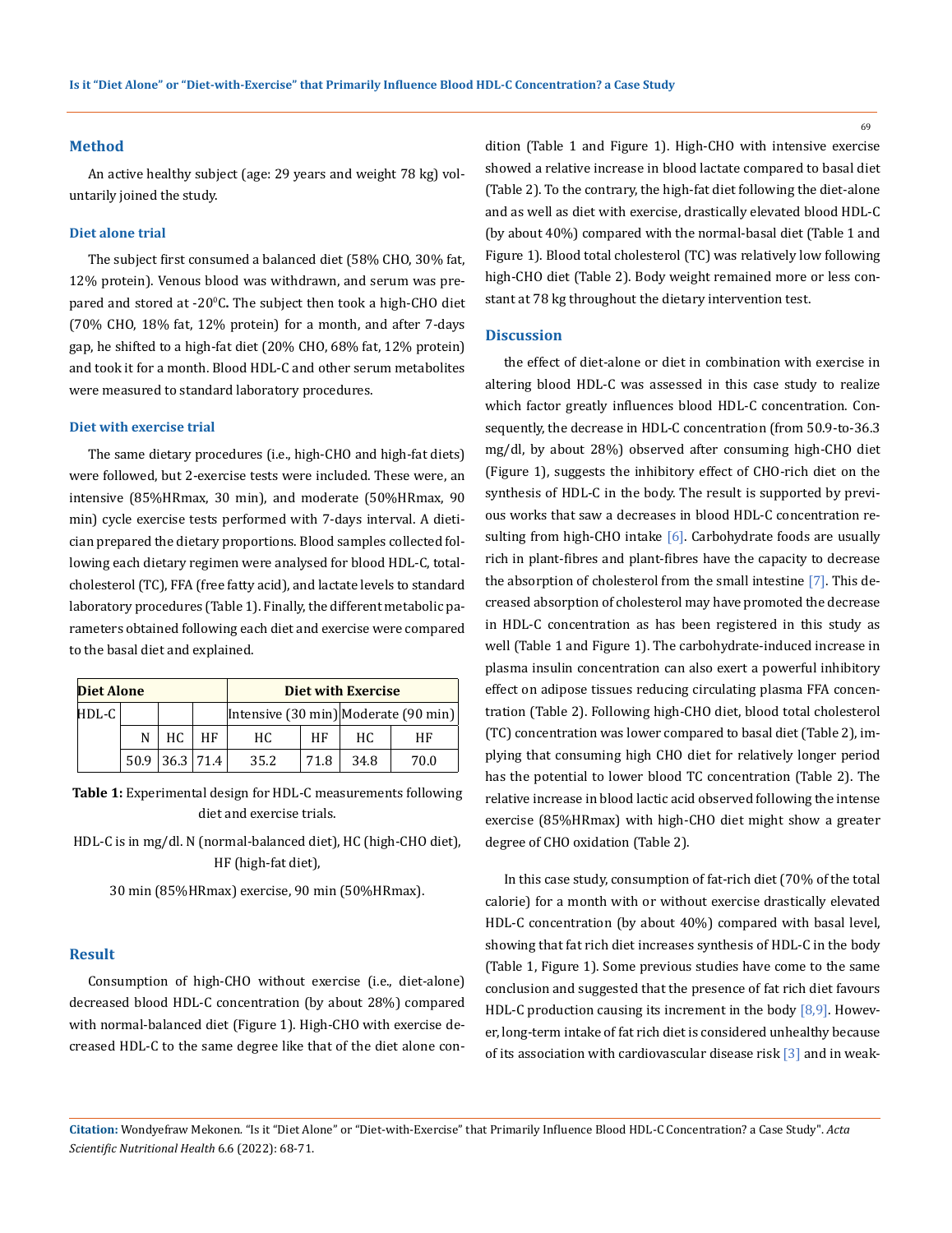

Figure 1: Results of HDL-C with diet-only or diet with exercise (E). Basal HDL-C for normal-balanced diet was (~50 mg/ dl), for high-CHO ( $\sim$ 35 mg/dl), and for high-fat was ( $\sim$ 70 mg/ dl). Diet-only and diet with exercise (intensive or moderate) showed a similar trend of change on HDL-C level.

| <b>Diet with Exercise</b> |                 |                      |                                                |                                                     |  |  |  |  |
|---------------------------|-----------------|----------------------|------------------------------------------------|-----------------------------------------------------|--|--|--|--|
|                           | <b>Type</b>     | <b>Diet</b><br>alone | <b>Intensive</b><br>(30min)<br>(85)<br>%HRmax) | <b>Moderate</b><br>(90min)<br>(85)<br>$%$ HRmax $)$ |  |  |  |  |
| FFA                       | Balanced        | 9.7                  |                                                |                                                     |  |  |  |  |
|                           | High-CHO        | 11.3                 | 10.4                                           | 9.8                                                 |  |  |  |  |
| (mmol/l)                  | High fat        | 13.2                 | 20.2                                           | 11.9                                                |  |  |  |  |
|                           | <b>Balanced</b> | 0.7                  |                                                |                                                     |  |  |  |  |
| Lactate(mmol/l)           | High-CHO        | 0.8                  | 1.1                                            | 0.6                                                 |  |  |  |  |
|                           | High fat        | 0.5                  | 0.6                                            | 0.3                                                 |  |  |  |  |
|                           | <b>Balanced</b> | 182                  |                                                |                                                     |  |  |  |  |
| TC (mmol/l)               | High-CHO        | 158                  | 157                                            | 156                                                 |  |  |  |  |
|                           | High fat        | 199                  | 200                                            | 188                                                 |  |  |  |  |

**Table 2:** Blood metabolites measured following intakes of normal-balanced diet, high-CHO and high fat diet for HDL-C and other blood metabolites during rest (diet-alone) and during (diet with intensive and moderate) exercise.

Blood metabolites measured after normal and high CHO and high-fat diets.

Values were compared with normal-balanced diet.

ening the immune system  $\lceil 5 \rceil$ . However, other papers do not share such views [1]. A recent work by Beata., *et al.* [10] has elaborated that having higher-HDL-C is not protective against cardiovascular disease and may even be harmful for health. Whether increase in HDL-C obtained by consuming fat-rich diet is beneficial for health or not requires further investigation. The body weight of our subject (78 kg) remained unaltered even during the high-fat intake, may be because of the increased fat oxidation.

### **Limitation**

This is not a population study supported by statistical tests. It is a case study that primarily showed the trend of change in blood HDL-C induced by diet and exercise; two factors that remained a point of interest on changes of blood HDL-C. The dietician did not state weather the fat diet was saturated or unsaturated. Generally, a cohort study that includes gender is necessary to justify this case study and reach to a reasonable conclusion. Its strength is that it may be used as a pilot study to explore further research on lipid metabolism and its relation to cardiovascular disease risk.

## **Conclusion**

this case report has shown the great sensitivity of HDL-C to diet than physical exercise. The study emphasizes the need to prioritize dietary intake than exercise to control HDL-C and thereby avoid cardiac risk. This is not to undermine physical exercise, because exercise has many beneficial effects apart from changes on blood HDL-C.

#### **Acknowledgement**

The author thanks the research fellow who allowed this work to proceed as a sideway investigation.

# **Conflict of Interest**

The author obtains no financial support and no conflict of interest exists.

## **Bibliography**

- 1. ["Detection, Evaluation, and Treatment of High Blood Choles](https://www.researchgate.net/publication/279690790_Detection_evaluation_and_treatment_of_high_blood_cholesterol_in_adults_Adult_Treatment_Panel_III)[terol in Adults \(Adult Treatment Panel III\)". National Institutes](https://www.researchgate.net/publication/279690790_Detection_evaluation_and_treatment_of_high_blood_cholesterol_in_adults_Adult_Treatment_Panel_III) [of Health NIH Publication No. 02-5215 \(2002\).](https://www.researchgate.net/publication/279690790_Detection_evaluation_and_treatment_of_high_blood_cholesterol_in_adults_Adult_Treatment_Panel_III)
- 2. [Tall AR. "Exercise to reduce cardiovascular risk-How much](https://www.ncbi.nlm.nih.gov/pmc/articles/PMC6481017/) is enough". *[The New England Journal of Medicine](https://www.ncbi.nlm.nih.gov/pmc/articles/PMC6481017/)* 347 (2002): [1522-1524.](https://www.ncbi.nlm.nih.gov/pmc/articles/PMC6481017/)

**Citation:** Wondyefraw Mekonen*.* "Is it "Diet Alone" or "Diet-with-Exercise" that Primarily Influence Blood HDL-C Concentration? a Case Study". *Acta Scientific Nutritional Health* 6.6 (2022): 68-71.

70